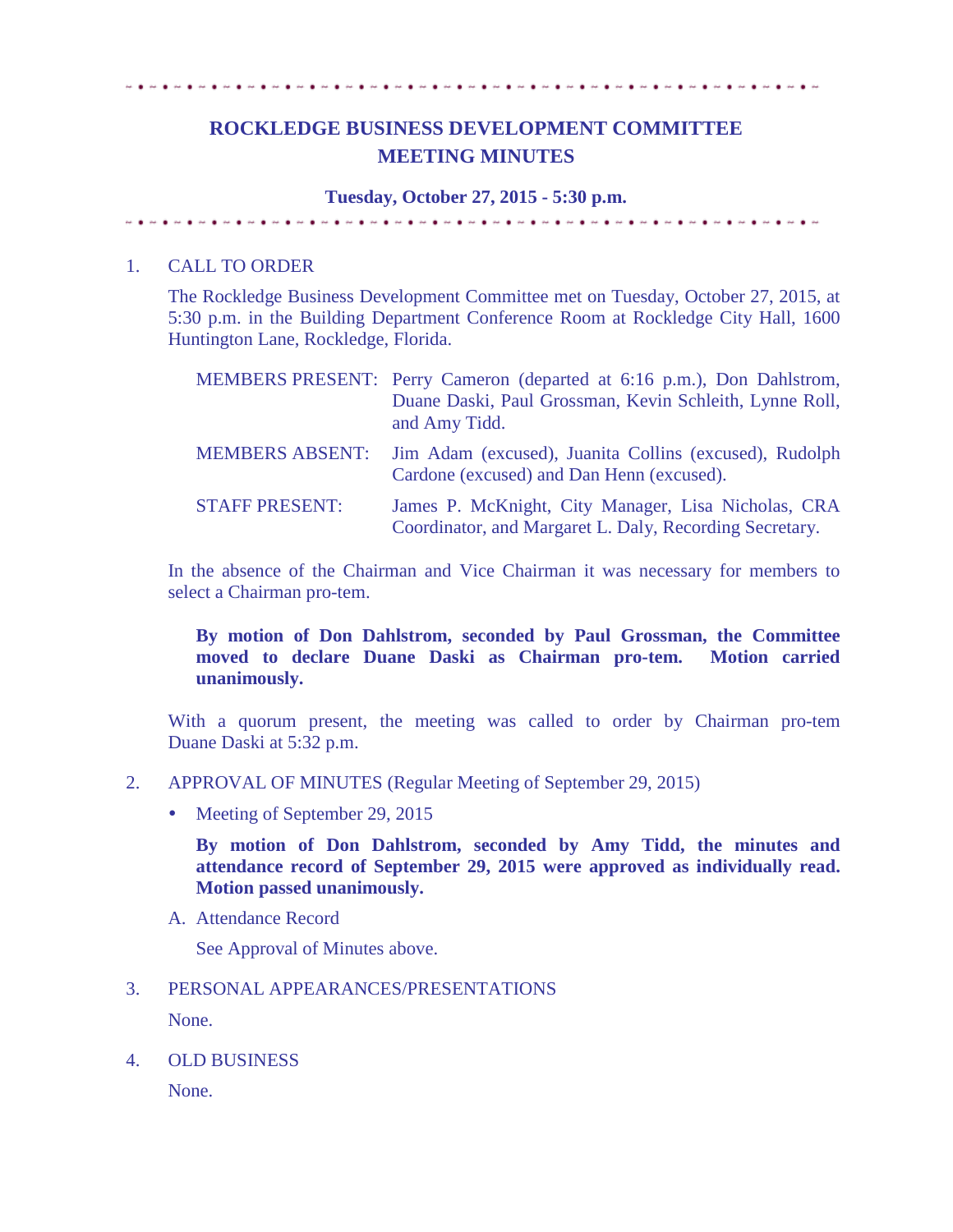#### 5. NEW BUSINESS

A. Action: Business of the Quarter, Fourth Quarter

The following suggestions were received: Karat Patch, Tropical Smoothie, Schlenker, Advanced Auto Parts, and Discount Tire.

Chairman pro-tem Daski opened the floor to nominations: Paul Grossman nominated Malibu's Sports Grille.

Chairman pro-tem Daski asked if there were any further nominations, there being none, the floor was then closed. **A vote was called and Malibu's Sports Grille (165 Barton Boulevard) was declared Business of the Quarter, Fourth Quarter, 2015, by acclamation**.

- 6. REPORTS & COMMUNICATIONS
	- A. Report: Projects Update/City Manager

City Manager McKnight informed the Committee that the next issue of the ABOUT TOWN (to be mailed to residents on Monday, November 2) will have an article on several Rockledge businesses (new and existing expansions). The following businesses are new to Rockledge or are expansions to existing businesses: Saalex Information Technology, LLC (corporate office), Teletech (new), Health First (expansion), Renco Electronics, Inc. (expansion), Solutions Manufacturing (expansion) and Delta Group Electronics (expansion).

B. Report: Community Redevelopment Agency/Lisa C. Nicholas, Redevelopment Coordinator

CRA Coordinator Nicholas gave a brief report on the facade program:

- Closed, checks issued: LaMarimba and Cranco Industries.
- In Progress: Golf Shop at Turtle Creek, MEB Law Offices, Molly Mutt Thrift Store, Boater's Exchange, Marathon, Brevard Vision Center and Extreme Foam and Stucco.
- Saalex Information Technology LLC (a new business located on 1006 Pathfinder Way) will be appearing before the CRA on Wednesday, October 28 to request a facade grant.

She also reported that representatives for Molly Mutt have been approached by the new owners of the old Searstown Plaza regarding a possible sale of its property. Work is scheduled to commence on partial demolition of three bays at the Mr. Sparkle Car Wash (Barton Boulevard). Staff is waiting for an interlocal agreement from SCAT (Space Coast Area Transit) so it can be forwarded to the CRA for approval. Engineers are developing bid documents for construction.

The CRA will discuss authorizing the preparation of either on RFQ or an RFP for the properties recently purchased on Barton Boulevard (515, 517, and 527 Barton Boulevard) at its October  $28<sup>th</sup>$  meeting. It will also discuss approval of acquisition of the property directly contiguous (owned by Dr. Rajan) to City Hall. An appraisal has been received on the property so the next step will be to forward the matter to the CRA for approval of a conceptual plan for the property.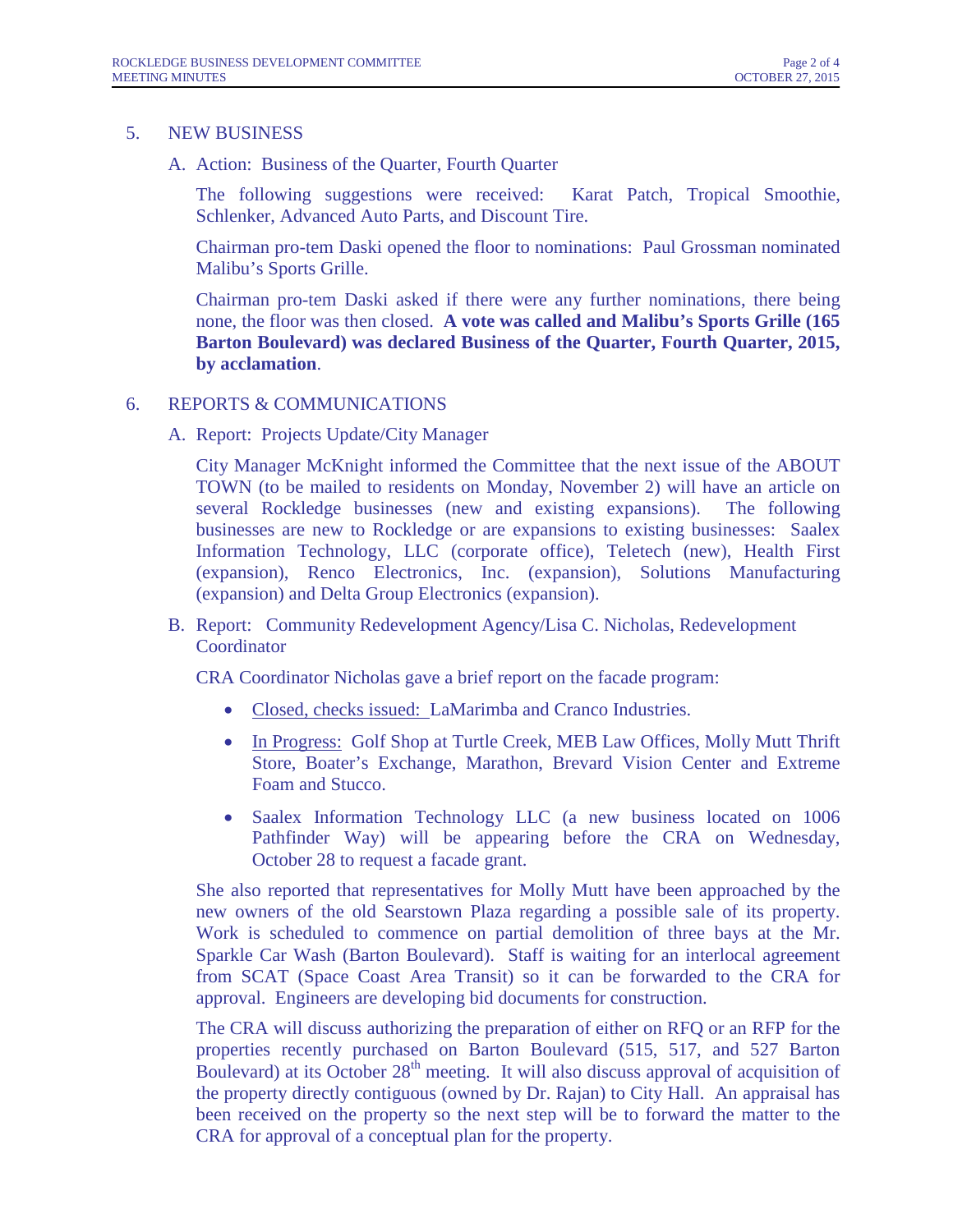She reported on recent events:

- National Night Out (extremely well attended)
- Hot Rockin Nights (125 classic cars entered into the contest); its 50/50 Raffle donations totaled approximately \$300 which went to the Salvation Army for Thanksgiving baskets for local families.
- She attended an Honor Flight Reunion. The City recently donated \$22,750 to the organization which allowed sponsorship of a trip for 25 veterans and 25 guardians to fly to Washington.

She also gave a brief summary of upcoming events:

- Wednesday, October 28,  $5:00 7:00$  p.m., Ribbon Cutting for Insurance One, 1193 Rockledge Boulevard
- Monday, November 9, Ribbon Cutting for Saleex Information Technology, 4:00 – 6:30 p.m., 1006 Pathfinder Way
- Thursday, November 12, The Food Truck Bazaar, 5:30 8:30 p.m., 1802 S. U. S. 1
- Saturday, December 5, Light-Up Rockledge, 6:00 p.m., City Hall
- Saturday, December 12, Operation Shred, 8:00 11:00 a.m., 1801 S. Fiske Boulevard
- Sunday, December 13, Sounds of the Season,  $3:00 5:00$  p.m., Old St. Mary's Church, 56 Barton Avenue
- C. Report: Business Resource Council/Lynne Roll

Mrs. Roll reiterated that she would like to step down from serving on the Business Resource Council to allow someone else on the committee to serve. Keith Schleith expressed an interest so he will be taking Mrs. Rolls position with the BRC with Amy Tidd serving as an alternate.

D. Report: Economic Development Committee (EDC)/Dan Henn

No report given as Mr. Henn was not present.

Amy Tidd informed the Committee there is a petition posted on Face Book requesting Costco consider placing a store in Rockledge. City Manager McKnight asked that she forward the information to CRA Coordinator so she can place the information on the City's Face Book page as well.

City Manager McKnight also informed the Committee that the City will have access to a new digital sign (double-sided) that is being built for Clear Channel on U. S. 1 (adjacent to the FEC property). Messages will be seen by traffic going in both directions.

Chairman pro-tem Daski informed the Committee members it had been an honor serving with them. The Business Development Committee was one of the first committees he became a member of (appointed February 19, 1997). He stated he looks forward to working with the Committee members in the future (he will be sworn in as a Councilman on November 4, 2015).